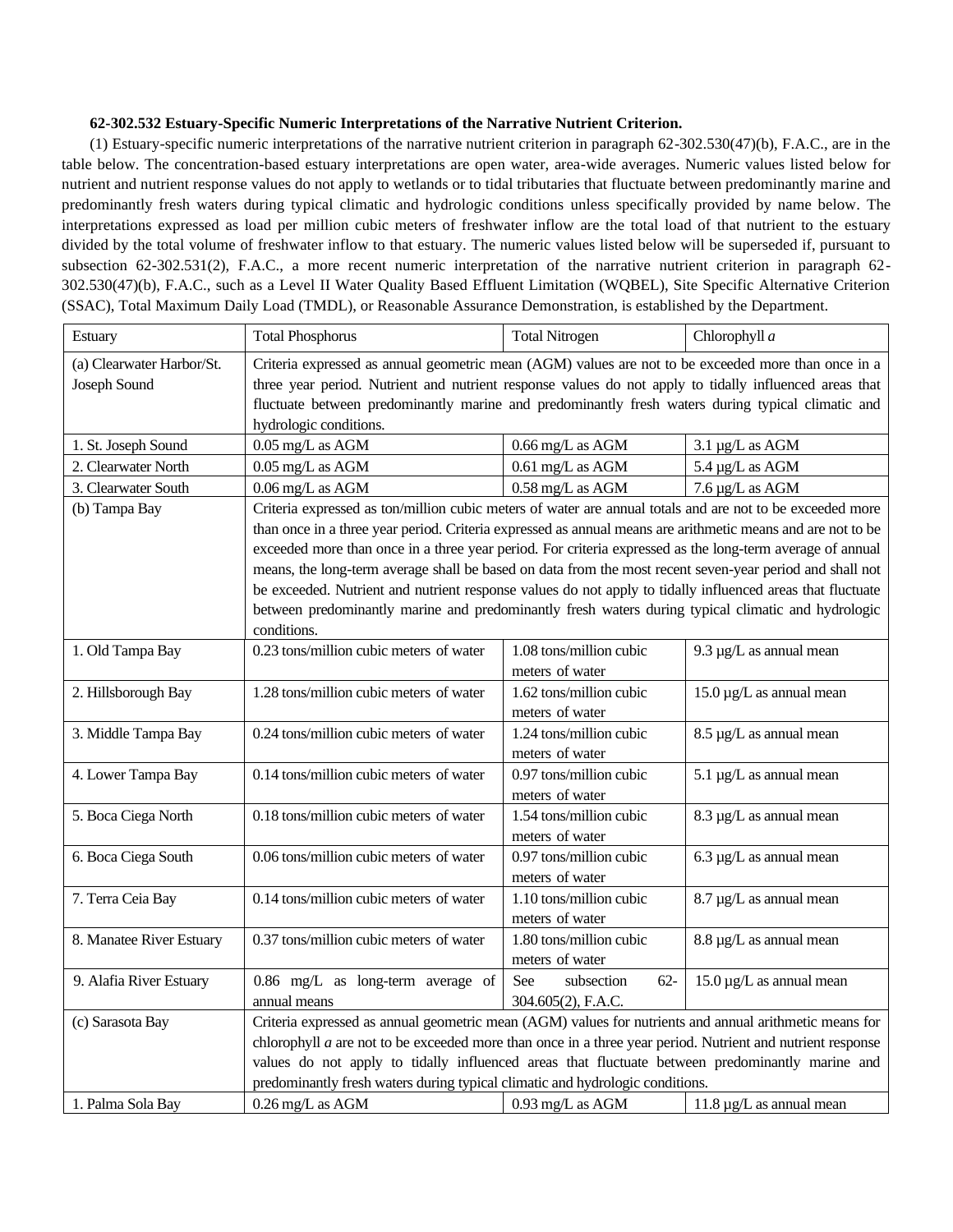| 2. Sarasota Bay (Total       | $0.19$ mg/L as AGM                                                                                            | See paragraph 62-          | $6.1 \mu g/L$ as annual mean                   |
|------------------------------|---------------------------------------------------------------------------------------------------------------|----------------------------|------------------------------------------------|
| Phosphorus and               |                                                                                                               | 302.532(1)(i), F.A.C.      |                                                |
| Chlorophyll $a$ )            |                                                                                                               |                            |                                                |
| 3. Roberts Bay               | 0.23 mg/L as AGM                                                                                              | 0.54 mg/L as AGM           | $11.0 \mu g/L$ as annual mean                  |
| 4. Little Sarasota Bay       | 0.21 mg/L as AGM                                                                                              | $0.60$ mg/L as AGM         | $10.4 \mu g/L$ as annual mean                  |
| 5. Blackburn Bay             | 0.21 mg/L as AGM                                                                                              | 0.43 mg/L as AGM           | 8.2 µg/L as annual mean                        |
| (d) Charlotte Harbor/Estero  | Criteria expressed as annual means are arithmetic means and are not to be exceeded more than once in a        |                            |                                                |
| <b>Bay</b>                   | three year period. For criteria expressed as long-term averages, the long-term average shall be based on      |                            |                                                |
|                              | data from the most recent seven-year period and shall not be exceeded. Criteria expressed as annual           |                            |                                                |
|                              | geometric means (AGM) are not be exceeded more than once in a three year period. For criteria expressed       |                            |                                                |
|                              | as not to be exceeded in more than 10 percent of the samples, the criteria shall be assessed over the most    |                            |                                                |
|                              | recent seven year period. Nutrient and nutrient response values do not apply to tidally influenced areas that |                            |                                                |
|                              | fluctuate between predominantly marine and predominantly fresh waters during typical climatic and             |                            |                                                |
|                              | hydrologic conditions.                                                                                        |                            |                                                |
| 1. Dona and Roberts Bay      | 0.18 mg/L as annual mean                                                                                      | 0.42 mg/L as annual mean   | $4.9 \mu g/L$ as annual mean                   |
| 2. Upper Lemon Bay           | 0.26 mg/L as annual mean                                                                                      | 0.56 mg/L as annual mean   | 8.9 µg/L as annual mean                        |
| 3. Lower Lemon Bay           | 0.17 mg/L as annual mean                                                                                      | 0.62 mg/L as annual mean   | $6.1 \mu g/L$ as annual mean                   |
| 4. Charlotte Harbor Proper   | $0.19$ mg/L as annual mean                                                                                    | $0.67$ mg/L as annual mean | $6.1 \mu g/L$ as annual mean                   |
| 5. Pine Island Sound         | 0.06 mg/L as annual mean                                                                                      | 0.57 mg/L as annual mean   | $6.5 \mu g/L$ as annual mean                   |
| 6. San Carlos Bay            | 0.045 mg/L as long-term average                                                                               | 0.44 mg/L as long-term     | 3.7 µg/L as long-term average                  |
|                              |                                                                                                               | average                    |                                                |
| 7. Tidal Myakka River        | 0.31 mg/L as annual mean                                                                                      | 1.02 mg/L as annual mean   | $11.7 \mu g/L$ as annual mean                  |
| 8. Tidal Peace River         | 0.50 mg/L as annual mean                                                                                      | 1.08 mg/L as annual mean   | 12.6 ug/L as annual mean                       |
| 9. Matlacha Pass             | 0.08 mg/L as annual mean                                                                                      | 0.58 mg/L as annual mean   | $6.1 \mu g/L$ as annual mean                   |
| 10. Estero Bay (including    | 0.07 mg/L as annual mean                                                                                      | 0.63 mg/L as annual mean   | 5.9 µg/L as annual mean                        |
| <b>Tidal Imperial River)</b> |                                                                                                               |                            |                                                |
| 11. Little Hickory Bay       | $0.070$ mg/L as AGM                                                                                           | 0.63 mg/L as AGM           | 5.9 mg/L as AGM                                |
| 12. Water Turkey Bay         | $0.057$ mg/L as AGM                                                                                           | 0.47 mg/L as AGM           | 5.8 µg/L as AGM                                |
| 13. Moorings Bay             | 0.040 mg/L, not to be exceeded in more                                                                        | 0.85 mg/L, not to be       | 8.1 µg/L as AGM                                |
|                              | than ten percent of the samples                                                                               | exceeded in more than ten  |                                                |
|                              |                                                                                                               | percent of the samples     |                                                |
| 14. Upper Caloosahatchee     | 0.086 mg/L as long-term average                                                                               | See subsection 62-         | 4.2 µg/L as long-term average                  |
| <b>River Estuary</b>         |                                                                                                               | 304.800(2), F.A.C.         |                                                |
| 15. Middle Caloosahatchee    | $0.055\;\mathrm{mg/L}$ as long-term average                                                                   | See subsection 62-         | $6.5\ \mathrm{\upmu g/L}$ as long-term average |
| <b>River Estuary</b>         |                                                                                                               | 304.800(2), F.A.C.         |                                                |
| 16. Lower Caloosahatchee     | 0.040 mg/L as long-term average                                                                               | See subsection 62-         | 5.6 µg/L as long-term average                  |
| <b>River Estuary</b>         |                                                                                                               | 304.800(2), F.A.C.         |                                                |
| (e) Tidal Cocohatchee        | Criteria expressed as annual geometric means (AGM) not to be exceeded more than once in a three year          |                            |                                                |
| River/Ten Thousand           | period.                                                                                                       |                            |                                                |
| Islands                      |                                                                                                               |                            |                                                |
| 1. Tidal Cocohatchee River   | $0.057$ mg/L as AGM                                                                                           | $0.47$ mg/L as AGM         | 5.8 µg/L as AGM                                |
| 2. Collier Inshore           | $0.032$ mg/L as AGM                                                                                           | 0.25 mg/L as AGM           | 3.1 µg/L as AGM                                |
| 3. Rookery Bay/Marco         | $0.046$ mg/L as AGM                                                                                           | 0.30 mg/L as AGM           | 4.9 µg/L as AGM                                |
| Island                       |                                                                                                               |                            |                                                |
| 4. Naples Bay                | $0.045$ mg/L as AGM                                                                                           | 0.57 mg/L as AGM           | 4.3 µg/L as AGM                                |
| 5. Inner Gulf Shelf          | $0.018$ mg/L as AGM                                                                                           | 0.29 mg/L as AGM           | $1.6 \mu g/L$ as AGM                           |
| 6. Middle Gulf Shelf         | $0.016$ mg/L as AGM                                                                                           | 0.26 mg/L as AGM           | 1.4 µg/L as AGM                                |
| 7. Outer Gulf Shelf          | $0.013$ mg/L as AGM                                                                                           | 0.22 mg/L as AGM           | $1.0 \mu g/L$ as AGM                           |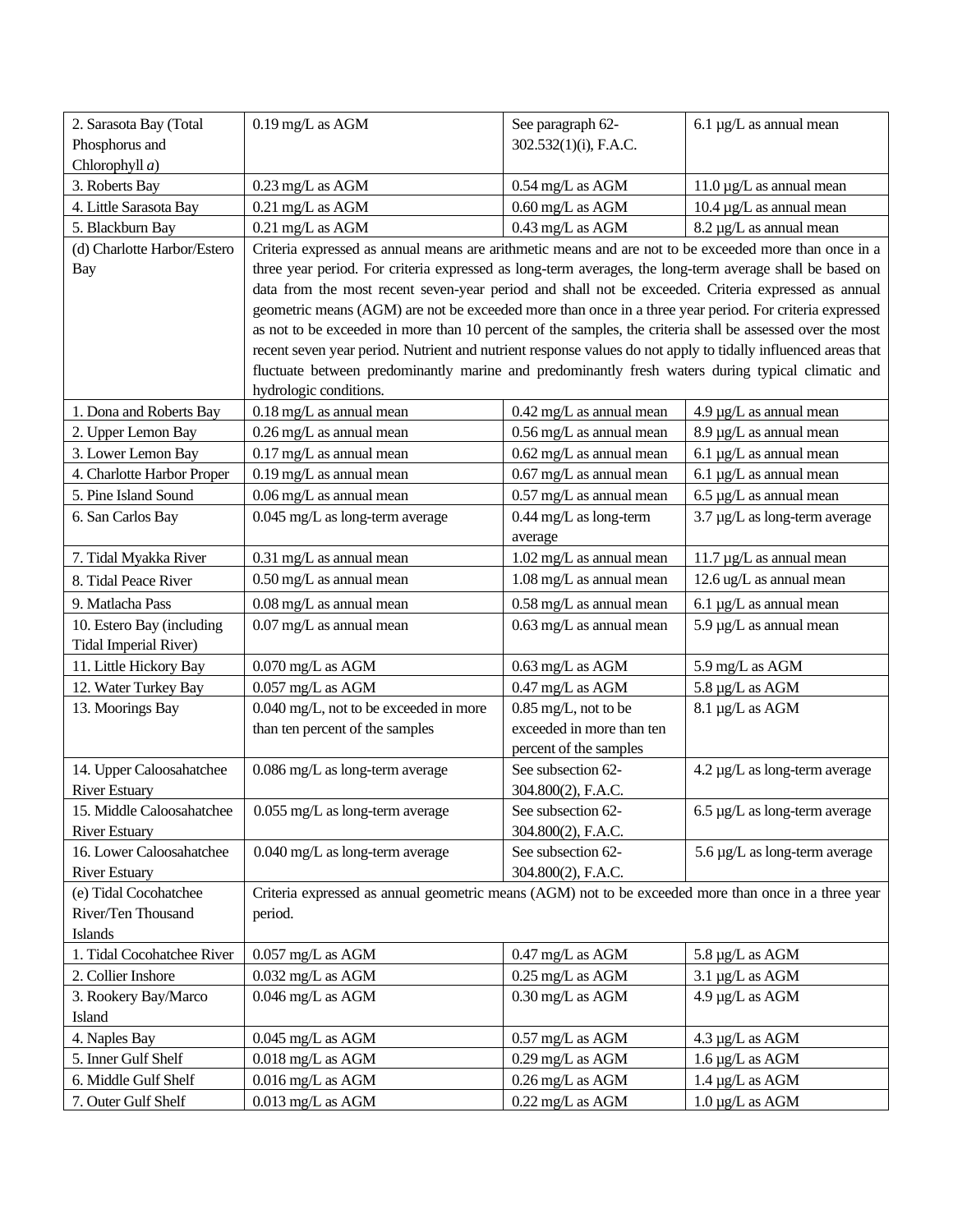| 8. Blackwater River         | $0.053$ mg/L as AGM                                                                                                 | 0.41 mg/L as AGM           | 4.1 µg/L as AGM                   |
|-----------------------------|---------------------------------------------------------------------------------------------------------------------|----------------------------|-----------------------------------|
| 9. Coastal Transition Zone  | $0.034$ mg/L as AGM                                                                                                 | $0.61$ mg/L as AGM         | 3.9 µg/L as AGM                   |
| 10. Gulf Islands            | 0.038 mg/L as AGM                                                                                                   | 0.44 mg/L as AGM           | 3.4 µg/L as AGM                   |
| 11. Inner Waterway          | 0.033 mg/L as AGM                                                                                                   | 0.69 mg/L as AGM           | 5.2 µg/L as AGM                   |
| 12. Mangrove Rivers         | $0.021 \; \mathrm{mg/L}$ as AGM                                                                                     | 0.71 mg/L as AGM           | 3.7 µg/L as AGM                   |
| 13. Ponce de Leon           | 0.024 mg/L as AGM                                                                                                   | 0.52 mg/L as AGM           | $3.0 \,\mathrm{\upmu g/L}$ as AGM |
| 14. Shark River Mouth       | $0.022$ mg/L as AGM                                                                                                 | 0.75 mg/L as AGM           | 2.2 µg/L as AGM                   |
| 15. Whitewater Bay          | $0.026$ mg/L as AGM                                                                                                 | $0.82$ mg/L as AGM         | 4.1 µg/L as AGM                   |
| (f) Florida Bay             | Criteria expressed as annual geometric means (AGM) are not to be exceeded more than once in a three<br>year period. |                            |                                   |
| 1. Central Florida Bay      | $0.019$ mg/L as AGM                                                                                                 | 0.99 mg/L as AGM           | 2.2 µg/L as AGM                   |
| 2. Coastal Lakes            | $0.045$ mg/L as AGM                                                                                                 | 1.29 mg/L as AGM           | 9.3 µg/L as AGM                   |
| 3. East Central Florida Bay | $0.007$ mg/L as AGM                                                                                                 | 0.65 mg/L as AGM           | $0.4 \mu g/L$ as AGM              |
| 4. Northern Florida Bay     | $0.010$ mg/L as AGM                                                                                                 | 0.68 mg/L as AGM           | $0.8 \mu g/L$ as AGM              |
| 5. Southern Florida Bay     | $0.009$ mg/L as AGM                                                                                                 | 0.64 mg/L as AGM           | $0.8 \mu g/L$ as AGM              |
| 6. Western Florida Bay      | $0.015$ mg/L as AGM                                                                                                 | 0.37 mg/L as AGM           | 1.4 µg/L as AGM                   |
| (g) Florida Keys            | Criteria expressed as annual geometric means (AGM) are not to be exceeded more than once in a three<br>year period. |                            |                                   |
| 1. Back Bay                 | $0.009$ mg/L as $\rm{AGM}$                                                                                          | 0.25 mg/L as AGM           | $0.3 \mu g/L$ as AGM              |
| 2. Backshelf                | 0.011 mg/L as AGM                                                                                                   | 0.23 mg/L as AGM           | $0.7 \mu g/L$ as AGM              |
| 3. Lower Keys               | $0.008$ mg/L as AGM                                                                                                 | $0.21 \text{ mg/L}$ as AGM | $0.3 \mu g/L$ as AGM              |
| 4. Marquesas                | $0.008$ mg/L as AGM                                                                                                 | 0.21 mg/L as AGM           | $0.6 \mu g/L$ as AGM              |
| 5. Middle Keys              | $0.007$ mg/L as AGM                                                                                                 | $0.22 \text{ mg/L}$ as AGM | $0.3 \mu g/L$ as AGM              |
| 6. Oceanside                | $0.007$ mg/L as AGM                                                                                                 | $0.17$ mg/L as AGM         | $0.3 \mu g/L$ as AGM              |
| 7. Upper Keys               | $0.007$ mg/L as AGM                                                                                                 | $0.18$ mg/L as AGM         | $0.2 \mu g/L$ as AGM              |
| (h) Biscayne Bay            | Criteria expressed as annual geometric means (AGM) are not to be exceeded more than once in a three<br>year period. |                            |                                   |
| 1. Card Sound               | 0.008 mg/L as AGM                                                                                                   | 0.33 mg/L as AGM           | $0.5 \mu g/L$ as AGM              |
| 2. Manatee Bay - Barnes     | $0.007$ mg/L as AGM                                                                                                 | 0.58 mg/L as AGM           | $0.4 \mu g/L$ as AGM              |
| Sound                       |                                                                                                                     |                            |                                   |
| 3. North Central Inshore    | $0.007$ mg/L as AGM                                                                                                 | 0.31 mg/L as AGM           | $0.5 \mu g/L$ as AGM              |
| 4. North Central Outer-Bay  | 0.008 mg/L as AGM                                                                                                   | 0.28 mg/L as AGM           | $0.7 \mu g/L$ as AGM              |
| 5. Northern North Bay       | $0.012$ mg/L as AGM                                                                                                 | 0.30 mg/L as AGM           | $1.7 \mu g/L$ as AGM              |
| 6. South Central Inshore    | $0.007$ mg/L as AGM                                                                                                 | 0.48 mg/L as AGM           | $0.4 \mu g/L$ as AGM              |
| 7. South Central Mid-Bay    | $0.007$ mg/L                                                                                                        | $0.35 \text{ mg/L}$ as AGM | $0.2 \mu g/L$ as AGM              |
| 8. South Central Outer-Bay  |                                                                                                                     |                            |                                   |
|                             | $0.006$ mg/L as AGM                                                                                                 | $0.24 \text{ mg/L}$ as AGM | $0.2 \mu g/L$ as AGM              |
| 9. Southern North Bay       | $0.010$ mg/L as AGM                                                                                                 | $0.29 \text{ mg/L}$ as AGM | $1.1 \mu g/L$ as AGM              |
| (i) Sarasota Bay            | For TN, the annual geometric mean target is calculated from monthly arithmetic mean color by                        |                            |                                   |
|                             | region and season. Annual geometric means shall not be exceeded more than once in a three year                      |                            |                                   |
|                             | period. The Sarasota Bay regions are defined as north (Manatee County) and south (Sarasota                          |                            |                                   |
|                             | County). The wet season for Sarasota Bay is defined as July through October and the dry season is                   |                            |                                   |
|                             | defined as all other months of the year. The seasonal region targets are calculated using monthly                   |                            |                                   |
|                             | color data and shall be calculated as follows:                                                                      |                            |                                   |
|                             | $NW_i = \text{Ln}[(13.35-(0.32 \cdot \text{CN}_i))/3.58]$                                                           |                            |                                   |
|                             | $ND_i=Ln[(10.39-(0.32*CN_i))/3.58]$                                                                                 |                            |                                   |
|                             | $SW_i = \text{Ln}[(8.51-(0.32 \cdot \text{CS}_i)/3.58]$                                                             |                            |                                   |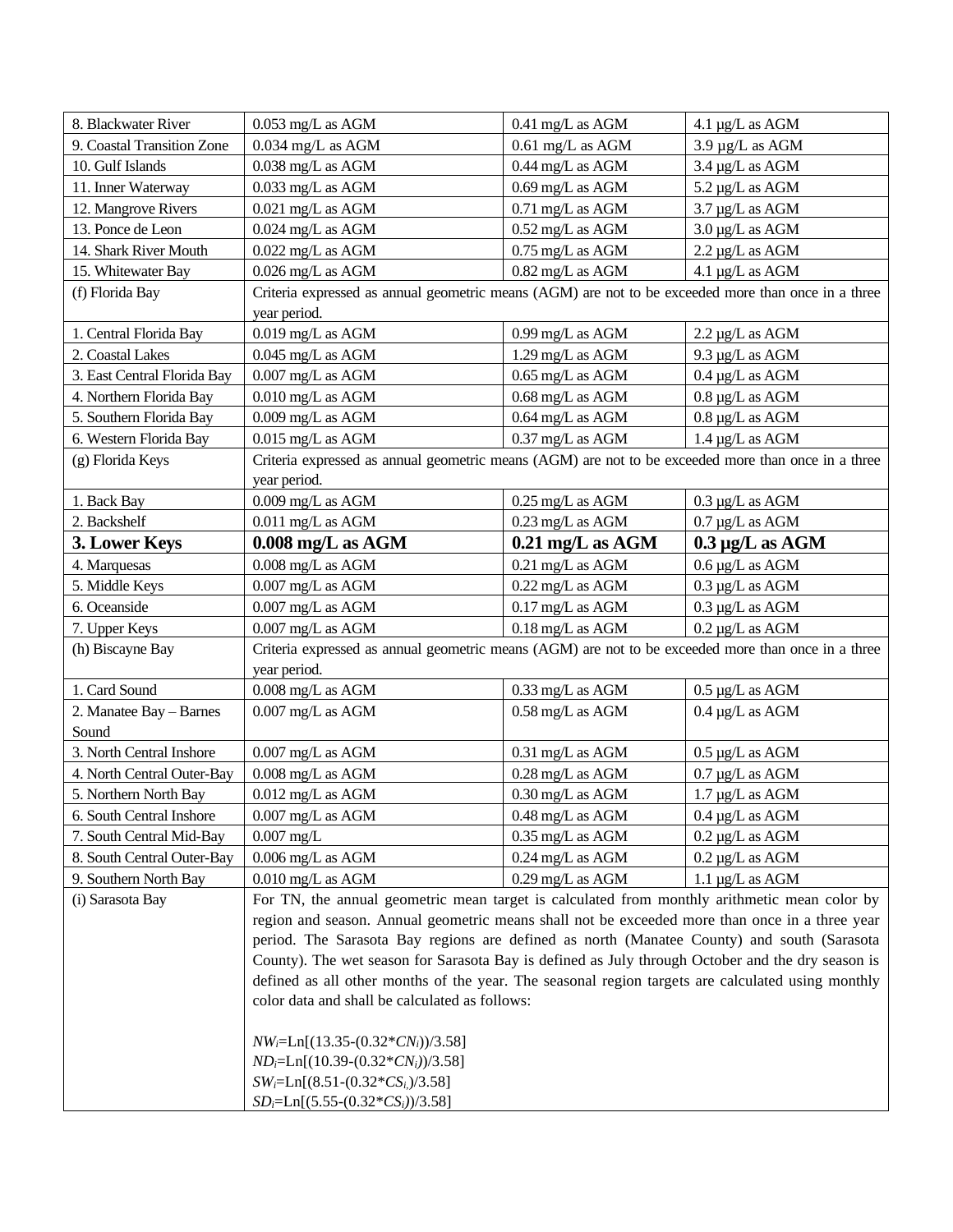|                                  | Where,<br>$NW_i$ is the TN target for $ith$ month calculated for the north region during the wet season<br>$ND_i$ is the TN target for $i^{th}$ month calculated for the north region during the dry season<br>$SW_i$ is the TN target for $i^{th}$ month calculated for the south region during the wet season<br>$SD_i$ is the TN target for $i^{th}$ month calculated for the south region during the dry season<br>$CN_i$ is the arithmetic mean color during the i <sup>th</sup> month within the north region<br>During the wet season, $CN_i$ shall be set to 41 PCU if the monthly arithmetic mean color is<br>greater than 41 PCU<br>During the dry season, $CN_i$ shall be set to 32 PCU if the monthly arithmetic mean color is<br>greater than 32 PCU<br>$CS_i$ is the arithmetic mean color during the i <sup>th</sup> month within the south region<br>During the wet season, $CS_i$ shall be set to 26 PCU if the monthly arithmetic mean color is<br>greater than 26 PCU<br>During the dry season, $CS_i$ shall be set to 16 PCU if the monthly arithmetic mean color<br>is greater than 16 PCU<br>The annual TN target is calculated as the geometric mean of all monthly regional and season targets<br>as follows: |                                                       |                                   |  |
|----------------------------------|---------------------------------------------------------------------------------------------------------------------------------------------------------------------------------------------------------------------------------------------------------------------------------------------------------------------------------------------------------------------------------------------------------------------------------------------------------------------------------------------------------------------------------------------------------------------------------------------------------------------------------------------------------------------------------------------------------------------------------------------------------------------------------------------------------------------------------------------------------------------------------------------------------------------------------------------------------------------------------------------------------------------------------------------------------------------------------------------------------------------------------------------------------------------------------------------------------------------------------------|-------------------------------------------------------|-----------------------------------|--|
|                                  |                                                                                                                                                                                                                                                                                                                                                                                                                                                                                                                                                                                                                                                                                                                                                                                                                                                                                                                                                                                                                                                                                                                                                                                                                                       | $\Sigma_i^{12}\Bigl(\frac{NWi+NDi+SWi+SDi}{24}\Bigr)$ |                                   |  |
|                                  | Nutrient and nutrient response values do not apply to tidally influenced areas that fluctuate between<br>predominantly marine and predominantly fresh waters during typical climatic and hydrologic conditions.                                                                                                                                                                                                                                                                                                                                                                                                                                                                                                                                                                                                                                                                                                                                                                                                                                                                                                                                                                                                                       |                                                       |                                   |  |
| (j) Clam Bay (Collier<br>County) | No more than 10 percent of the individual Total Phosphorus (TP) or Total Nitrogen (TN) measurements<br>shall exceed the respective TP Upper Limit or TN Upper Limit.                                                                                                                                                                                                                                                                                                                                                                                                                                                                                                                                                                                                                                                                                                                                                                                                                                                                                                                                                                                                                                                                  |                                                       |                                   |  |
|                                  | $(-1.06256 -$<br>(mg/L)<br>TN<br>Limit<br>(mg/L)<br>2.3601<br>TP<br>Upper<br>Limit<br>e<br>Upper<br>$=$<br>$=$<br>$0.0000328465$ *Conductivity ( $\mu$ S))<br>0.0000268325*Conductivity $(\mu S)$                                                                                                                                                                                                                                                                                                                                                                                                                                                                                                                                                                                                                                                                                                                                                                                                                                                                                                                                                                                                                                     |                                                       |                                   |  |
| Estuary                          | <b>Total Phosphorus</b>                                                                                                                                                                                                                                                                                                                                                                                                                                                                                                                                                                                                                                                                                                                                                                                                                                                                                                                                                                                                                                                                                                                                                                                                               | <b>Total Nitrogen</b>                                 | Chlorophyll a                     |  |
| (k) Perdido Bay                  | Criteria expressed as annual geometric means (AGM) are not to be exceeded more than once in a three<br>year period. For all other bay segments, the criteria shall not be exceeded in more than 10 percent of the<br>measurements and shall be assessed over the most recent seven year period. Nutrient and nutrient response<br>values do not apply to tidally influenced areas that fluctuate between predominantly marine and<br>predominantly fresh waters during typical climatic and hydrologic conditions.                                                                                                                                                                                                                                                                                                                                                                                                                                                                                                                                                                                                                                                                                                                    |                                                       |                                   |  |
| 1. Big Lagoon                    | $0.036$ mg/L as AGM                                                                                                                                                                                                                                                                                                                                                                                                                                                                                                                                                                                                                                                                                                                                                                                                                                                                                                                                                                                                                                                                                                                                                                                                                   | $0.61$ mg/L as AGM                                    | $6.4 \mu g/L$                     |  |
| 2. Upper Perdido Bay             | $0.102$ mg/L                                                                                                                                                                                                                                                                                                                                                                                                                                                                                                                                                                                                                                                                                                                                                                                                                                                                                                                                                                                                                                                                                                                                                                                                                          | $1.27 \text{ mg/L}$                                   | $11.5 \,\mu g/L$                  |  |
| 3. Central Perdido Bay           | $0.103$ mg/L                                                                                                                                                                                                                                                                                                                                                                                                                                                                                                                                                                                                                                                                                                                                                                                                                                                                                                                                                                                                                                                                                                                                                                                                                          | $0.97$ mg/L                                           | $7.5 \mu g/L$                     |  |
| 4. Lower Perdido Bay             | $0.110$ mg/L                                                                                                                                                                                                                                                                                                                                                                                                                                                                                                                                                                                                                                                                                                                                                                                                                                                                                                                                                                                                                                                                                                                                                                                                                          | $0.78$ mg/L                                           | $6.9 \mu g/L$                     |  |
| (1) Pensacola Bay                | For bay segments with criteria expressed as annual geometric means (AGM), the values shall not be<br>exceeded more than once in a three year period. For criteria expressed as the long-term average of annual<br>means, the long-term average shall be based on data from the most recent seven-year period and shall not<br>be exceeded. For all other bay segments, the criteria shall not be exceeded in more than 10 percent of the<br>measurements. Nutrient and nutrient response values do not apply to tidally influenced areas that fluctuate<br>between predominantly marine and predominantly fresh waters during typical climatic and hydrologic<br>conditions.                                                                                                                                                                                                                                                                                                                                                                                                                                                                                                                                                          |                                                       |                                   |  |
| 1. Lower Escambia Bay            | $0.076$ mg/L                                                                                                                                                                                                                                                                                                                                                                                                                                                                                                                                                                                                                                                                                                                                                                                                                                                                                                                                                                                                                                                                                                                                                                                                                          | 0.56 mg/L as AGM                                      | 6.8 µg/L as AGM                   |  |
| 2. East Bay                      | $0.084$ mg/L                                                                                                                                                                                                                                                                                                                                                                                                                                                                                                                                                                                                                                                                                                                                                                                                                                                                                                                                                                                                                                                                                                                                                                                                                          | $0.83$ mg/L                                           | $4.0 \mu g/L$ as AGM              |  |
| 3. Upper Pensacola Bay           | $0.084$ mg/L                                                                                                                                                                                                                                                                                                                                                                                                                                                                                                                                                                                                                                                                                                                                                                                                                                                                                                                                                                                                                                                                                                                                                                                                                          | $0.77$ mg/L                                           | $6.0 \,\mathrm{\upmu g/L}$ as AGM |  |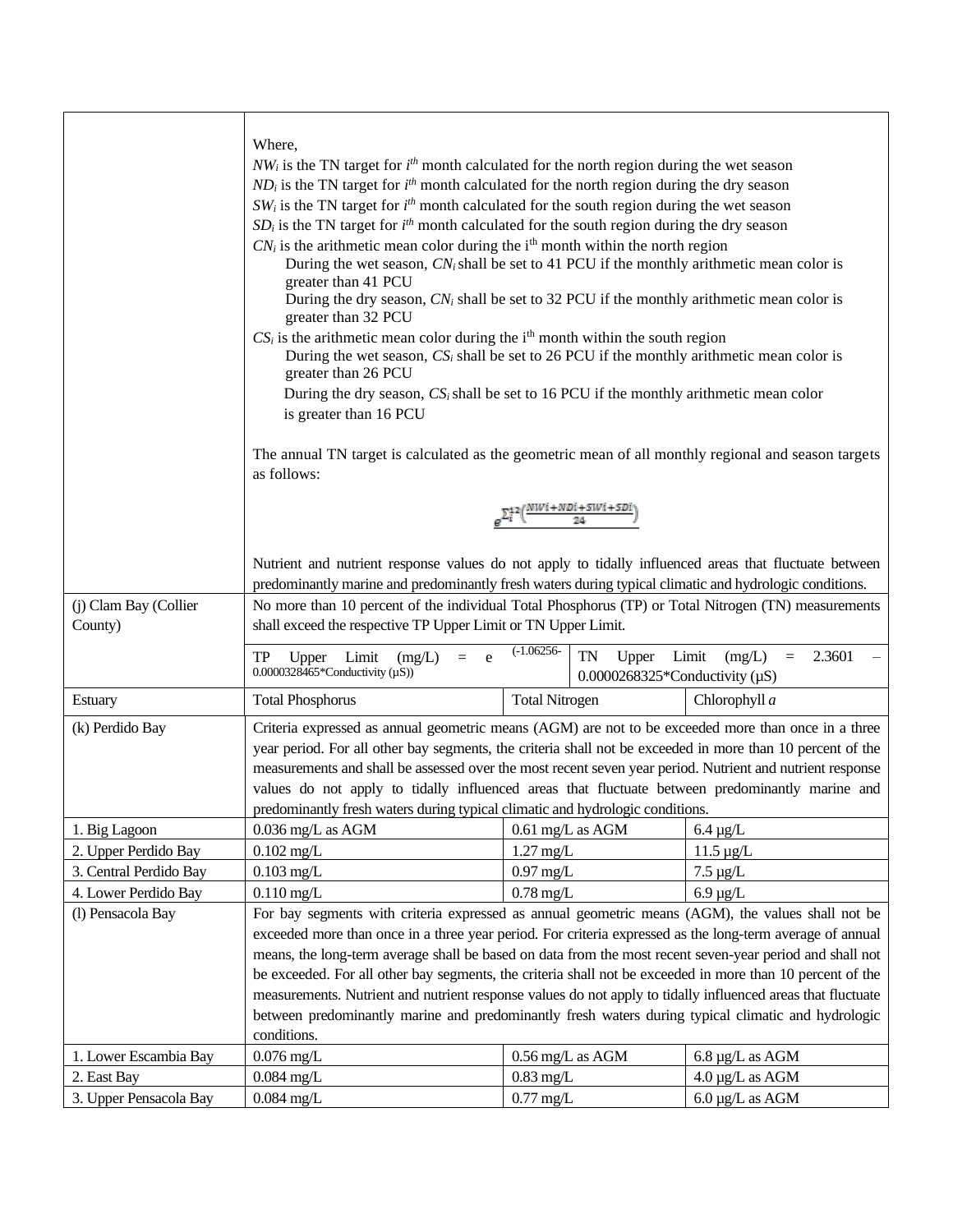| 4. Lower Pensacola Bay   | 0.024 mg/L as AGM                                                                                          | 0.48 mg/L as AGM           | 3.9 µg/L as AGM               |
|--------------------------|------------------------------------------------------------------------------------------------------------|----------------------------|-------------------------------|
| 5. Santa Rosa Sound      | $0.022$ mg/L as AGM                                                                                        | 0.41 mg/L as AGM           | 3.4 µg/L as AGM               |
| 6. Blackwater Bay        | $0.082$ mg/L                                                                                               | $0.61$ mg/L                | $11.3 \mu g/L$                |
| 7. Upper Escambia Bay    | See subsection 62-304.330(10), F.A.C.                                                                      | See subsection 62-         | 7.4 µg/L as long-term average |
| and Judges Bayou         |                                                                                                            | 304.330(10), F.A.C.        | of annual means               |
| (m) Choctawhatchee Bay   | For bay segments with criteria expressed as annual geometric means (AGM), the values shall not be          |                            |                               |
|                          | exceeded more than once in a three year period. For all other bay segments, the criteria shall not be      |                            |                               |
|                          | exceeded in more than 10 percent of the measurements. Nutrient and nutrient response values do not apply   |                            |                               |
|                          | to tidally influenced areas that fluctuate between predominantly marine and predominantly fresh waters     |                            |                               |
|                          | during typical climatic and hydrologic conditions.                                                         |                            |                               |
| 1. Alaqua Bayou          | $0.027$ mg/L as AGM                                                                                        | 0.41 mg/L as AGM           | $4.0 \mu g/L$ as AGM          |
| 2. Basin Bayou           | $0.019$ mg/L as AGM                                                                                        | 0.31 mg/L as AGM           | $4.7 \mu$ g/L                 |
| 3. Boggy Bayou           | $0.015 \; \mathrm{mg/L}$ as AGM                                                                            | 0.33 mg/L as AGM           | $3.0 \,\mu g/L$ as AGM        |
| 4. East Bay              | $0.027$ mg/L as AGM                                                                                        | $0.46$ mg/L as $\rm{AGM}$  | 4.4 µg/L as AGM               |
| 5. Garnier Bayou         | $0.017$ mg/L as AGM                                                                                        | 0.91 mg/L as AGM           | 4.0 µg/L as AGM               |
| 6. LaGrange Bayou        | 0.029 mg/L as AGM                                                                                          | 0.58 mg/L as AGM           | 5.1 µg/L as AGM               |
| 7. Middle Bay            | 0.020 mg/L as AGM                                                                                          | 0.36 mg/L as AGM           | $3.1 \mu g/L$ as AGM          |
| 8. Rocky Bayou           | $0.016$ mg/L as AGM                                                                                        | $0.33$ mg/L as AGM         | 3.1 µg/L as AGM               |
| 9. West Bay              | 0.049 mg/L as AGM                                                                                          | 0.54 mg/L as AGM           | 4.1 µg/L as AGM               |
| (n) St. Andrew Bay       | Criteria for all bay segments are expressed as annual geometric mean (AGM) values not to be exceeded       |                            |                               |
|                          | more than once in a three year period. Nutrient and nutrient response values do not apply to tidally       |                            |                               |
|                          | influenced areas that fluctuate between predominantly marine and predominantly fresh waters during         |                            |                               |
|                          | typical climatic and hydrologic conditions.                                                                |                            |                               |
| 1. East Bay              | $0.016$ mg/L as AGM                                                                                        | 0.33 mg/L as AGM           | 3.9 µg/L as AGM               |
| 2. North Bay             | $0.014$ mg/L as AGM                                                                                        | 0.28 mg/L as AGM           | $3.1 \mu g/L$ as AGM          |
| 3. St. Andrew Bay        | 0.019 mg/L as AGM                                                                                          | 0.34 mg/L as AGM           | 3.7 µg/L as AGM               |
| 4. West Bay              | $0.017$ mg/L as AGM                                                                                        | $0.35$ mg/L as AGM         | 3.8 µg/L as AGM               |
| 5. Crooked Island Sound  | $0.019$ mg/L as AGM                                                                                        | $0.34$ mg/L as AGM         | $3.7 \mu g/L$ as AGM          |
| (o) St. Joseph Bay       | Criteria for all bay segments are expressed as annual geometric mean (AGM) values not to be exceeded       |                            |                               |
|                          | more than once in a three year period. Nutrient and nutrient response values do not apply to tidally       |                            |                               |
|                          | influenced areas that fluctuate between predominantly marine and predominantly fresh waters during         |                            |                               |
|                          | typical climatic and hydrologic conditions.                                                                |                            |                               |
| St. Joseph Bay           | $0.021$ mg/L as AGM                                                                                        | $0.34$ mg/L as AGM         | $3.8 \mu g/L$ as AGM          |
| (p) Apalachicola Bay and | For bay segments with criteria expressed as annual geometric means (AGM), the values shall not be          |                            |                               |
| <b>Alligator Harbor</b>  | exceeded more than once in a three year period. For all other bay segments, the criteria shall not be      |                            |                               |
|                          | exceeded in more than 10 percent of the measurements and shall be assessed over the most recent seven      |                            |                               |
|                          | year period. Nutrient and nutrient response values do not apply to tidally influenced areas that fluctuate |                            |                               |
|                          | between predominantly marine and predominantly fresh waters during typical climatic and hydrologic         |                            |                               |
|                          | conditions.                                                                                                |                            |                               |
| 1. Apalachicola Bay      | $0.063$ mg/L as AGM                                                                                        | 0.84 mg/L as AGM           | 8.4 µg/L as AGM               |
| 2. St. George Sound      | $0.083$ mg/L                                                                                               | $0.92$ mg/L                | 6.1 $\mu$ g/L as AGM          |
| 3. East Bay              | $0.101$ mg/L                                                                                               | $1.12 \frac{mg}{L}$        | 9.7 µg/L as AGM               |
| 4. St. Vincent Sound     | $0.116$ mg/L                                                                                               | $1.10$ mg/L                | $17.4 \mu g/L$                |
| 5. Apalachicola Offshore | $0.032$ mg/L                                                                                               | $0.57$ mg/L                | $8.2 \mu g/L$                 |
| 6. Alligator Habor       | $0.028$ mg/L as AGM                                                                                        | $0.42 \text{ mg/L}$ as AGM | $6.0 \,\mu g/L$ as AGM        |
| Estuary                  | <b>Total Phosphorus</b>                                                                                    | <b>Total Nitrogen</b>      | Chlorophyll a                 |
| (q) Loxahatchee River    | For estuary segments with criteria expressed as annual geometric means (AGM), the values shall not be      |                            |                               |
| Estuary                  | exceeded more than once in a three year period. For all other estuary segments, the criteria shall not be  |                            |                               |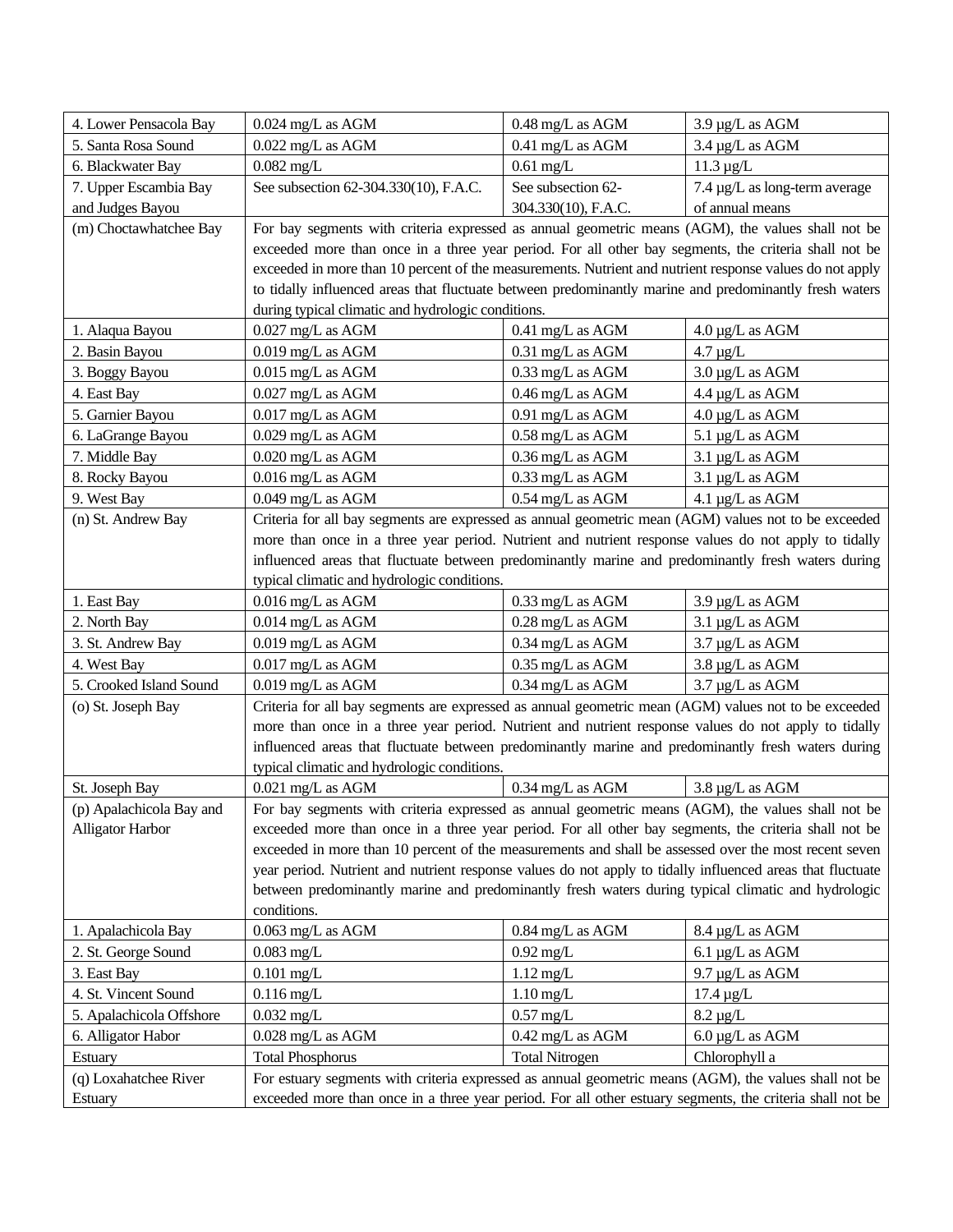|                             | exceeded in more than 10 percent of the measurements and shall be assessed over the most recent seven<br>year period. |                    |                              |
|-----------------------------|-----------------------------------------------------------------------------------------------------------------------|--------------------|------------------------------|
| 1. Lower Loxahatchee        | $0.032$ mg/L as AGM                                                                                                   | 0.63 mg/L as AGM   | 1.8 µg/L as AGM              |
| 2. Middle Loxahatchee       | 0.030 mg/L as AGM                                                                                                     | 0.80 mg/L as AGM   | 4.0 μg/L as AGM              |
| 3. Upper Loxahatchee        | $0.075$ mg/L as AGM                                                                                                   | 1.26 mg/L as AGM   | 5.5 µg/L as AGM              |
| 4. Loxahatchee River        | $0.075$ mg/L as AGM                                                                                                   | 1.26 mg/L as AGM   | 5.5 µg/L as AGM              |
| Estuary (Southwest Fork)    |                                                                                                                       |                    |                              |
| (r) Lake Worth Lagoon       | For estuary segments with criteria expressed as annual geometric means (AGM), the values shall not be                 |                    |                              |
|                             | exceeded more than once in a three year period. For all other estuary segments, the criteria shall not be             |                    |                              |
|                             | exceeded in more than 10 percent of the measurements.                                                                 |                    |                              |
| 1. Northern Lake Worth      | 0.044 mg/L as AGM                                                                                                     | 0.54 mg/L as AGM   | 2.9 µg/L as AGM              |
| Lagoon                      |                                                                                                                       |                    |                              |
| 2. Central Lake Worth       | 0.049 mg/L as AGM                                                                                                     | 0.66 mg/L as AGM   | $10.2 \mu g/L$               |
| Lagoon                      |                                                                                                                       |                    |                              |
| 3. Southern Lake Worth      | 0.050 mg/L as AGM                                                                                                     | 0.59 mg/L as AGM   | 5.7 µg/L as AGM              |
| Lagoon                      |                                                                                                                       |                    |                              |
| (s) Halifax River Estuary   | For estuary segments with criteria expressed as annual geometric means (AGM), the values shall not be                 |                    |                              |
| and Tomoka River Estuary    | exceeded more than once in a three year period. Criteria expressed as annual means are not to be exceeded             |                    |                              |
|                             | in any year.                                                                                                          |                    |                              |
| 1. Lower Halifax River      | $0.142$ mg/L as AGM                                                                                                   | 0.72 mg/L as AGM   | 6.2 µg/L as AGM              |
| Estuary                     |                                                                                                                       |                    |                              |
| 2. Upper Halifax River      | See subsection 62-304.435(5), F.A.C.                                                                                  | See subsection 62- | $9.0 \mu g/L$ as annual mean |
| Estuary                     |                                                                                                                       | 304.435(5), F.A.C. |                              |
| 3. Tomoka River Estuary     | $0.132$ mg/L as AGM                                                                                                   | 1.24 mg/L as AGM   | 7.2 µg/L as AGM              |
| 4. Tomoka Basin             | $0.105$ mg/L as AGM                                                                                                   | 1.20 mg/L as AGM   | $7.1 \mu g/L$ as AGM         |
| (t) Guana River/Tolomato    | Criteria for all estuary segments are expressed as annual geometric mean values (AGM) not to be                       |                    |                              |
| River/Matanzas River        | exceeded more than once in a three year period.                                                                       |                    |                              |
| (GTM) Estuary               |                                                                                                                       |                    |                              |
| 1. Tolomato                 | $0.105$ mg/L as AGM                                                                                                   | 0.65 mg/L as AGM   | $6.6 \mu g/L$ as AGM         |
| 2. North Matanzas           | $0.110$ mg/L as AGM                                                                                                   | 0.55 mg/L as AGM   | $4.0 \mu g/L$ as AGM         |
| 3. South Matanzas           | $0.111$ mg/L as AGM                                                                                                   | 0.53 mg/L as AGM   | 5.5 µg/L as AGM              |
| 4. Pellicer Creek Estuary   | $0.123$ mg/L as AGM                                                                                                   | 1.10 mg/L as AGM   | 4.3 µg/L as AGM              |
| (u) Nassau River Estuary    | For estuary segments with criteria expressed as annual geometric means (AGM), the values shall not be                 |                    |                              |
|                             | exceeded more than once in a three year period. For all other estuary segments, the criteria shall not be             |                    |                              |
|                             | exceeded in more than 10 percent of the measurements.                                                                 |                    |                              |
| 1. Ft. George River Estuary | $0.107$ mg/L as AGM                                                                                                   | 0.60 mg/L as AGM   | $5.9 \mu g/L$ as AGM         |
| 2. Lower Nassau             | $0.107$ mg/L as AGM                                                                                                   | 0.80mg/L as AGM    | $17.5 \mu g/L$               |
| 3. Middle Nassau            | $0.137$ mg/L as AGM                                                                                                   | 0.83 mg/L as AGM   | $17.1 \mu g/L$               |
| 4. Upper Nassau             | $0.191$ mg/L as AGM                                                                                                   | 1.29 mg/L as AGM   | 4.7 µg/L as AGM              |
| (v) Suwannee, Waccasassa,   | For estuary segments with criteria expressed as single value annual geometric means (AGM), the values                 |                    |                              |
| and Withlacoochee River     | shall not be exceeded more than once in a three year period. For estuary segments with criteria expressed             |                    |                              |
| Estuaries                   | as a salinity dependent equation, the annual nutrient criteria are expressed as annual geometric means                |                    |                              |
|                             | applied to individual monitoring stations by solving the applicable equation below using the annual                   |                    |                              |
|                             | arithmetic average salinity (AASal) in practical salinity units (PSU) for the station. The AASal shall be             |                    |                              |
|                             | calculated as the annual mean of the salinity measurements for each station made in conjunction with the              |                    |                              |
|                             | collection of the nutrient samples. For criteria expressed as a salinity dependent equation, no more than 10          |                    |                              |
|                             | percent of the monitoring stations within the segment shall exceed the limit (expressed as AGM) on an                 |                    |                              |
|                             | annual basis, more than once in a three year period.                                                                  |                    |                              |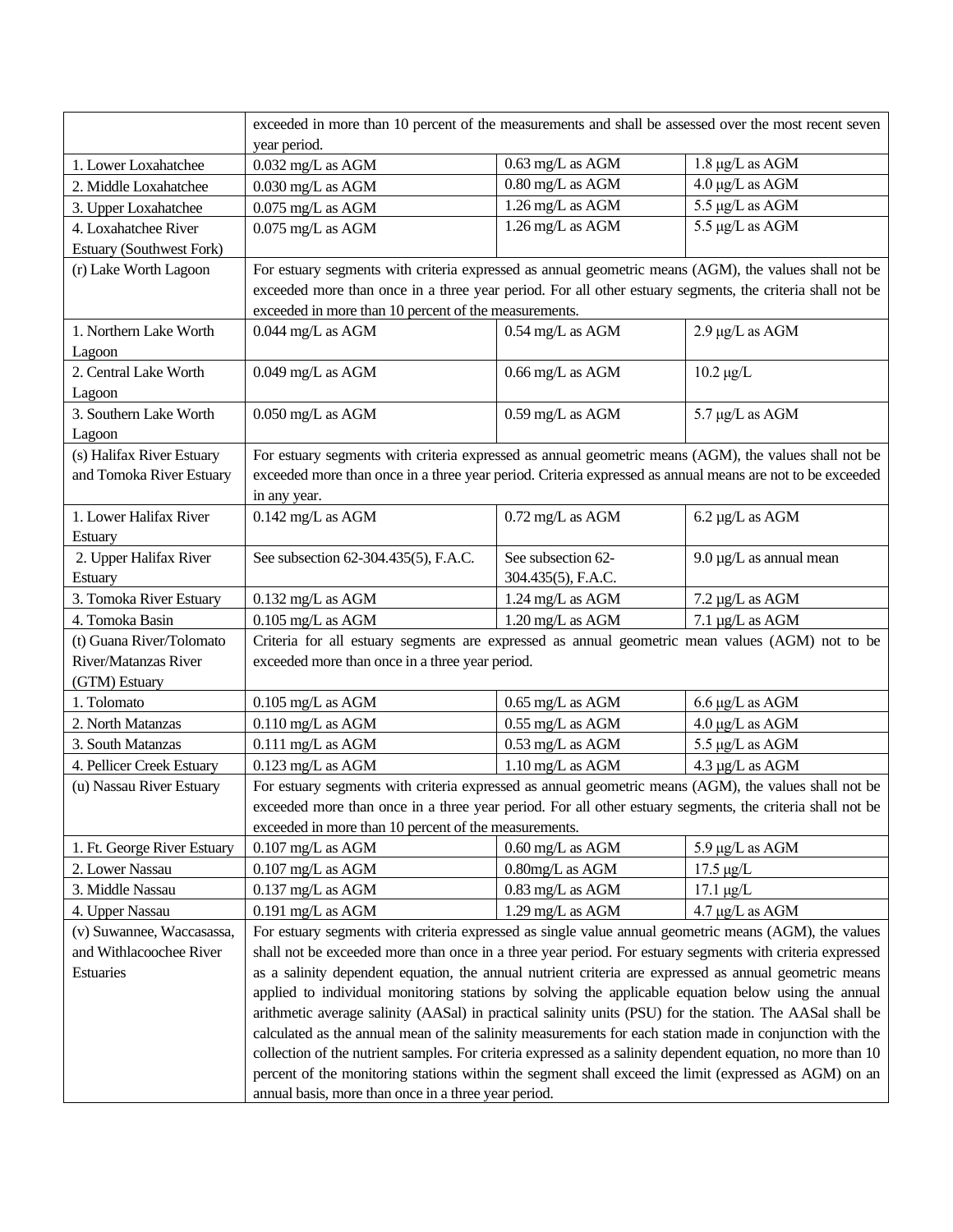| 1. Suwannee Offshore         | $TP$ as $AGM =$                                                                                            | TN as $AGM =$            | 5.7 µg/L as AGM      |
|------------------------------|------------------------------------------------------------------------------------------------------------|--------------------------|----------------------|
|                              | $-0.0035*AASal + 0.1402$                                                                                   | $-0.0328*AASal + 1.4177$ |                      |
| 2. Waccasassa Offshore       | $0.063$ mg/L as AGM                                                                                        | 0.69 mg/L as AGM         | 5.6 µg/L as AGM      |
| 3. Withlacoochee Offshore    | $TP$ as $AGM =$                                                                                            | TN as $AGM =$            | 4.9 µg/L as AGM      |
|                              | $-0.0021*AASal + 0.0942$                                                                                   | $-0.0183*AASal + 0.9720$ |                      |
| (w) Springs Coast (Crystal   | For estuary segments with criteria expressed as annual geometric means (AGM), the values shall not be      |                          |                      |
| River to Anclote River)      | exceeded more than once in a three year period.                                                            |                          |                      |
| 1. Anclote Offshore          | $0.014$ mg/L as AGM                                                                                        | 0.42 mg/L as AGM         | $1.7 \mu g/L$ as AGM |
| 2. Anclote River Estuary     | $0.063$ mg/L as AGM                                                                                        | 0.65 mg/L as AGM         | 3.8 µg/L as AGM      |
| 3. Aripeka and Hudson        | 0.008 mg/L as AGM                                                                                          | 0.45 mg/L as AGM         | $0.8 \mu g/L$ as AGM |
| Offshore                     |                                                                                                            |                          |                      |
| 4. Chassahowitzka NWR        | $0.015$ mg/L as AGM                                                                                        | 0.55 mg/L as AGM         | $2.0 \mu g/L$ as AGM |
| 5. Chassahowitzka            | $0.011$ mg/L as AGM                                                                                        | 0.46 mg/L as AGM         | 1.5 µg/L as AGM      |
| Offshore                     |                                                                                                            |                          |                      |
| 6. Chassahowitzka River      | $0.021$ mg/L as AGM                                                                                        | 0.44 mg/L as AGM         | 3.9 µg/L as AGM      |
| Estuary                      |                                                                                                            |                          |                      |
| 7. Crystal Offshore          | $0.034$ mg/L as AGM                                                                                        | 0.40 mg/L as AGM         | 2.4 µg/L as AGM      |
| 8. Crystal River Estuary     | $0.047$ mg/L as $\overline{\text{AGM}}$                                                                    | 0.37 mg/L as AGM         | 4.4 µg/L as AGM      |
| 9. Homosassa Offshore        | $0.012$ mg/L as AGM                                                                                        | 0.46 mg/L as AGM         | 1.3 µg/L as AGM      |
| 10. Homosassa River          | 0.028 mg/L as AGM                                                                                          | 0.51 mg/L as AGM         | 7.7 µg/L as AGM      |
| Estuary                      |                                                                                                            |                          |                      |
| 11. Pithlachascotee          | $0.010$ mg/L as AGM                                                                                        | 0.47 mg/L as AGM         | $1.0 \mu g/L$ as AGM |
| Offshore                     |                                                                                                            |                          |                      |
| 12. Pithlachascotee River    | 0.034 mg/L as AGM                                                                                          | 0.65 mg/L as AGM         | $4.0 \mu g/L$ as AGM |
| Estuary                      |                                                                                                            |                          |                      |
| 13. St. Martins Marsh        | 0.031 mg/L as AGM                                                                                          | 0.51 mg/L as AGM         | $3.2 \mu g/L$ as AGM |
| 14. Weeki Wachee<br>Offshore | $0.017$ mg/L as AGM                                                                                        | 0.54 mg/L as AGM         | $1.2 \mu g/L$ as AGM |
| 15. Weeki Wachee River       | $0.019$ mg/L as AGM                                                                                        | 0.60 mg/L as AGM         | $1.9 \mu g/L$ as AGM |
| Estuary                      |                                                                                                            |                          |                      |
| 16. Anclote Bayou            | 0.063 mg/L as AGM                                                                                          | 0.65 mg/L as AGM         | 3.8 µg/L as AGM      |
| 17. Kings Bay                | See subsection 62-304.645(17), F.A.C.                                                                      | See subsection 62-       | 5.7 µg/L as AGM      |
|                              |                                                                                                            | 304.645(17), F.A.C.      |                      |
| (x) Big Bend and             | For bay segments with criteria expressed as annual geometric means (AGM), the values shall not be          |                          |                      |
| Apalachee Bay                | exceeded more than once in a three year period. For all other bay segments, the criteria shall not be      |                          |                      |
|                              | exceeded in more than 10 percent of the measurements and shall be assessed over the most recent seven      |                          |                      |
|                              | year period. Nutrient and nutrient response values do not apply to tidally influenced areas that fluctuate |                          |                      |
|                              | between predominantly marine and predominantly fresh waters during typical climatic and hydrologic         |                          |                      |
|                              | conditions.                                                                                                |                          |                      |
| 1. Ochlockonee River         | $0.067$ mg/L                                                                                               | $0.86$ mg/L              | $9.2 \mu g/L$        |
| Estuary                      |                                                                                                            |                          |                      |
| 2. Ochlockonee/Alligator     | $0.032$ mg/L                                                                                               | $0.57$ mg/L              | $8.2 \mu g/L$        |
| Harbor Offshore              |                                                                                                            |                          |                      |
| 3. St. Marks River Estuary   | $0.044$ mg/L                                                                                               | $0.70$ mg/L              | $6.0 \,\mu g/L$      |
| 4. St. Marks Offshore        | $0.045$ mg/L                                                                                               | $0.63$ mg/L              | $8.0 \,\mu g/L$      |
| (includes Oyster and         |                                                                                                            |                          |                      |
| Dickerson Bays)              |                                                                                                            |                          |                      |
| 5. Aucilla River Estuary     | $0.080$ mg/L                                                                                               | $0.89$ mg/L              | $2.2 \mu g/L$        |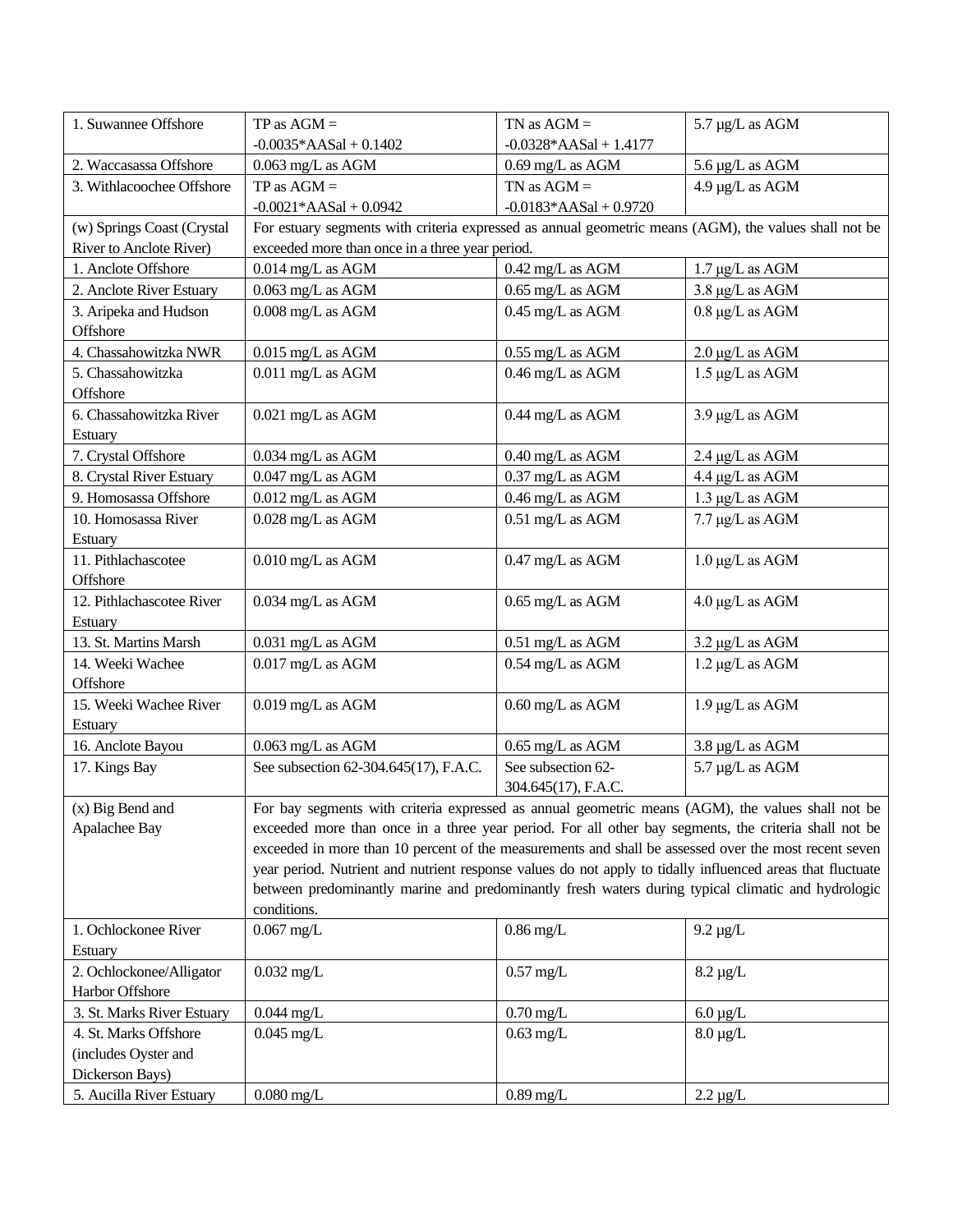| 6. Aucilla Offshore                      | $0.025$ mg/L                                                                                              | $0.60$ mg/L                   | $9.5 \mu g/L$                      |
|------------------------------------------|-----------------------------------------------------------------------------------------------------------|-------------------------------|------------------------------------|
| 7. Econfina River Estuary                | $0.101 \; \mathrm{mg/L}$ as AGM                                                                           | 1.14 mg/L as AGM              | 4.9 µg/L as AGM                    |
| 8. Econfina Offshore                     | $0.042$ mg/L as AGM                                                                                       | $0.65$ mg/L as AGM            | 3.7 µg/L as AGM                    |
| 9. Fenholloway River                     | 839 lbs/day, as an annual average,                                                                        | 5,573 lbs/day, as an annual   | 4.6 µg/L as AGM                    |
| Estuary                                  | based on Level II WQBEL                                                                                   | average, based on Level II    |                                    |
|                                          |                                                                                                           | <b>WQBEL</b>                  |                                    |
| 10. Fenholloway Offshore                 | $0.059$ mg/L as AGM                                                                                       | 0.68 mg/L as AGM              | 4.1 µg/L as AGM                    |
| 11. Spring Warrior                       | $0.047$ mg/L                                                                                              | $0.67$ mg/L                   | $8.3 \mu g/L$                      |
| Offshore                                 |                                                                                                           |                               |                                    |
| 12. Steinhatchee River                   | $0.062$ mg/L as AGM                                                                                       | 0.86 mg/L as AGM              | 3.9 µg/L as AGM                    |
| Estuary                                  |                                                                                                           |                               |                                    |
| 13. Steinhatchee Offshore                | 0.021 mg/L as AGM                                                                                         | 0.45 mg/L as AGM              | 3.3 µg/L as AGM                    |
| 14. Horseshoe Beach                      | 0.021 mg/L as AGM                                                                                         | 0.45 mg/L as AGM              | 3.3 µg/L as AGM                    |
| Offshore                                 |                                                                                                           |                               |                                    |
| 15. Cedar Key                            | $0.060$ mg/L as AGM                                                                                       | 0.79 mg/L as AGM              | $10.9 \,\mathrm{\upmu g/L}$ as AGM |
| (y) Intracoastal Waterway                | For ICWW segments with criteria expressed as annual geometric means (AGM), the values shall not be        |                               |                                    |
| (ICWW)                                   | exceeded more than once in a three year period. Criteria expressed as kg/year and annual means are not to |                               |                                    |
|                                          | be exceeded in any year. For all other ICWW segments, the criteria shall not be exceeded in more than 10  |                               |                                    |
|                                          | percent of the measurements and shall be assessed over the most recent seven year period.                 |                               |                                    |
| 1. Gulf ICWW between                     | $0.108$ mg/L                                                                                              | $1.13$ mg/L                   | $6.6 \,\mu g/L$                    |
| Choctawhatchee Bay and                   |                                                                                                           |                               |                                    |
| St. Andrew Bay                           |                                                                                                           |                               |                                    |
| 2. Gulf ICWW between St.                 | $0.108$ mg/L                                                                                              | $1.13$ mg/L                   | $6.6 \,\mu g/L$                    |
| Andrew Bay and St. Joseph                |                                                                                                           |                               |                                    |
| Bay                                      |                                                                                                           |                               |                                    |
| 3. ICWW between Roberts                  | 0.253 mg/L as AGM                                                                                         | 0.59 mg/L as AGM              | 4.0 µg/L as AGM                    |
| Bay and Lemon Bay                        |                                                                                                           |                               |                                    |
| 4. Central Broward County<br><b>ICWW</b> | $0.045$ mg/L as AGM                                                                                       | 0.80 mg/L as AGM              | 2.7 µg/L as AGM                    |
| 5. North Broward County                  |                                                                                                           | 0.79 mg/L as AGM              |                                    |
| <b>ICWW</b>                              | $0.059$ mg/L as AGM                                                                                       |                               | $3.0 \,\mu g/L$ as AGM             |
| 6. North Central Broward                 | 0.048 mg/L as AGM                                                                                         | 0.88 mg/L as AGM              | 3.3 µg/L as AGM                    |
| County ICWW                              |                                                                                                           |                               |                                    |
| 7. South Broward County                  | $0.043$ mg/L as AGM                                                                                       | $0.70 \,\mathrm{mg/L}$ as AGM | $2.0 \,\mu g/L$ as AGM             |
| <b>ICWW</b>                              |                                                                                                           |                               |                                    |
| 8. Palm Beach County                     | $0.146$ mg/L                                                                                              | $1.17$ mg/L                   | $13.4 \mu g/L$                     |
| <b>ICWW</b>                              |                                                                                                           |                               |                                    |
| 9. ICWW between North                    | $0.035$ mg/L as AGM                                                                                       | $0.66 \text{ mg/L}$ as AGM    | 4.7 µg/L as AGM                    |
| Lake Worth Lagoon and                    |                                                                                                           |                               |                                    |
| Lower Loxahatchee River                  |                                                                                                           |                               |                                    |
| 10. ICWW Palm Coast                      | 73,142 kg/year                                                                                            | 798,913 kg/year               | $4.5 \mu g/L$ as annual mean       |
| 11. ICWW from North                      | 0.191 mg/L as AGM                                                                                         | $1.27$ mg/L                   | $10.2 \,\mu g/L$                   |
| Tolomato River to St.                    |                                                                                                           |                               |                                    |
| Johns River                              |                                                                                                           |                               |                                    |
| (z) St. Lucie Estuary                    | For estuary segments with criteria expressed as annual geometric means (AGM), the values shall not be     |                               |                                    |
|                                          | exceeded more than once in a three year period. For criteria expressed as long-term averages, the long-   |                               |                                    |
|                                          | term average shall be based on data from the most recent seven-year period and shall not be exceeded.     |                               |                                    |
| 1. St. Lucie Estuary                     | See subsection 62-304.705(1), F.A.C.                                                                      | See<br>subsection<br>$62 -$   | 5.9 µg/L as AGM                    |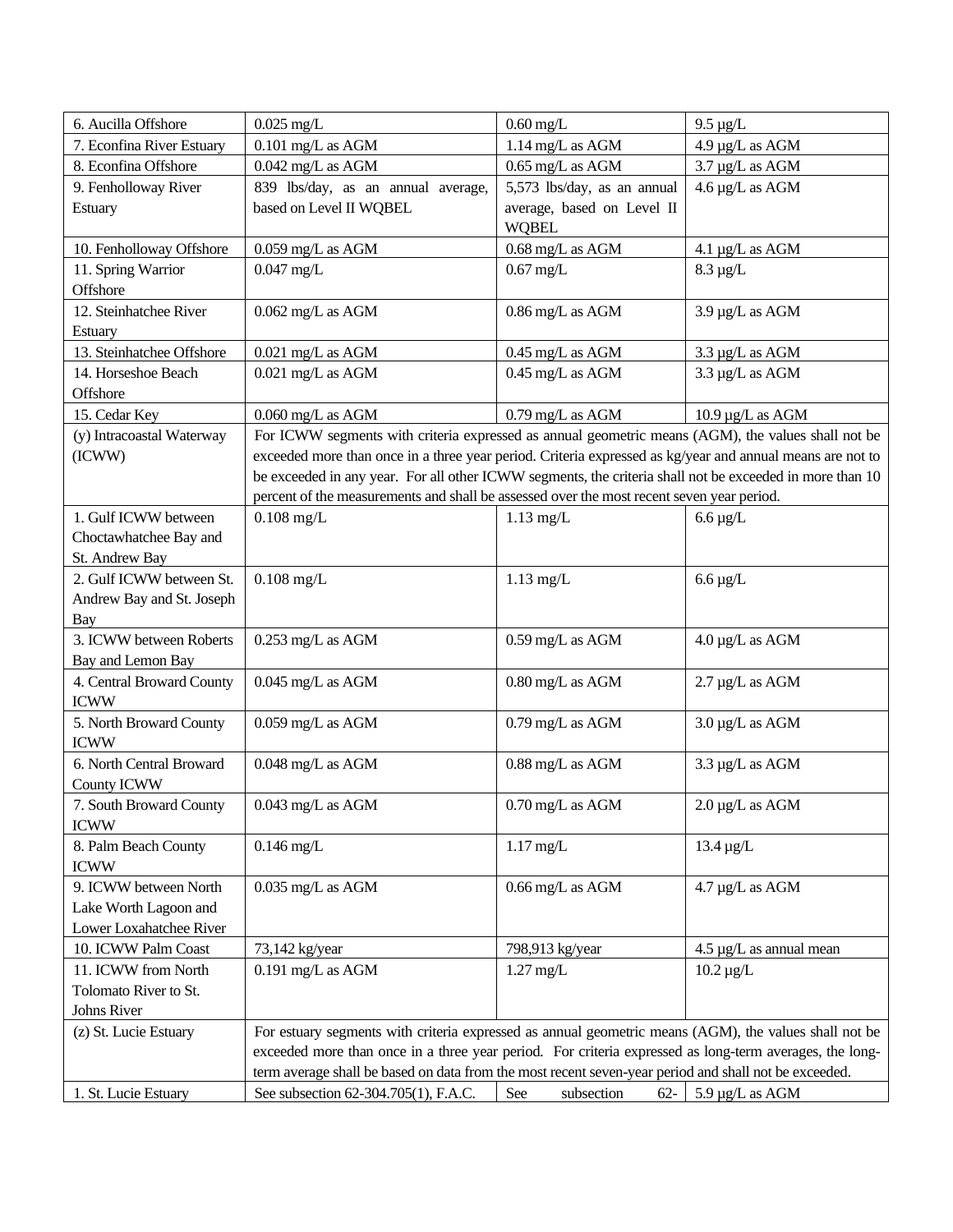|                              |                                                                                                           | 304.705(1), F.A.C.                 |                                   |
|------------------------------|-----------------------------------------------------------------------------------------------------------|------------------------------------|-----------------------------------|
| 2. Upper North Fork St.      | See subsection 62-304.705(2), F.A.C.                                                                      | subsection<br>$62 -$<br>See        | $6.7 \mu g/L$ as AGM              |
| Lucie River                  |                                                                                                           | 304.705(2), F.A.C.                 |                                   |
| 3. Lower North Fork St.      | See subsection 62-304.705(3), F.A.C.                                                                      | subsection<br>See<br>$62 -$        | 7.4 µg/L as AGM                   |
| Lucie River                  |                                                                                                           | 304.705(3), F.A.C.                 |                                   |
| 4. Lower South Fork St.      | See subsection 62-304.705(6), F.A.C.                                                                      | See<br>subsection<br>$62 -$        | $6.7 \mu g/L$ as AGM              |
| Lucie River                  |                                                                                                           | 304.705(6), F.A.C.                 |                                   |
| 5. Upper South Fork St.      | See subsection 62-304.705(7), F.A.C.                                                                      | See<br>subsection<br>$62 -$        | $5.0 \,\mathrm{\upmu g/L}$ as AGM |
| Lucie River                  |                                                                                                           | 304.705(7), F.A.C.                 |                                   |
| 6. Manatee Creek             | 0.081 mg/L as long-term average                                                                           | $0.72 \text{ mg/L}$ as long-term   | 5.9 µg/L as AGM                   |
|                              |                                                                                                           | average                            |                                   |
| (aa) Indian River Lagoon,    | For estuary segments with criteria expressed as annual geometric means (AGM), the values shall not be     |                                    |                                   |
| Banana River Lagoon,         | exceeded more than once in a three year period. For all other estuary segments, the criteria shall not be |                                    |                                   |
| and Mosquito Lagoon          | exceeded in more than 10 percent of the measurements and shall be assessed over the most recent seven     |                                    |                                   |
|                              | year period.                                                                                              |                                    |                                   |
| 1. Indian River Lagoon       | 0.021 mg/L as AGM                                                                                         | 0.49 mg/L as AGM                   | $2.0 \,\mu g/L$ as AGM            |
| between Loxahatchee River    |                                                                                                           |                                    |                                   |
| up to and including Hobe     |                                                                                                           |                                    |                                   |
| Sound                        |                                                                                                           |                                    |                                   |
| 2. Indian River Lagoon       | $0.060$ mg/L as AGM                                                                                       | 0.63 mg/L as AGM                   | $6.9 \mu g/L$                     |
| between Hobe Sound and       |                                                                                                           |                                    |                                   |
| St. Lucie                    |                                                                                                           |                                    |                                   |
| 3. Indian River Lagoon       | $0.070$ mg/L as AGM                                                                                       | 0.72 mg/L as AGM                   | 4.7 µg/L as AGM                   |
| from St. Lucie Estuary to    |                                                                                                           |                                    |                                   |
| Ft. Pierce Inlet             |                                                                                                           |                                    |                                   |
| 4. Indian River Lagoon       | $0.070$ mg/L as AGM                                                                                       | 0.72 mg/L as AGM                   | 4.7 µg/L as AGM                   |
| from Ft. Pierce Inlet to     |                                                                                                           |                                    |                                   |
| Indian River County Line     |                                                                                                           |                                    |                                   |
| 5. Central Indian River      | See subsections 62-304.520(7) and (8),                                                                    | subsections<br>See<br>$62 -$       | 5.9 µg/L as AGM                   |
| Lagoon                       | F.A.C.                                                                                                    | 304.520(7) and (8), F.A.C.         |                                   |
| 6. North Indian River        | See<br>subsections<br>$62-304.520(3)-(6)$ ,                                                               | See<br>subsections<br>$62 -$       | $6.4 \mu g/L$ as AGM              |
| Lagoon                       | F.A.C.                                                                                                    | 304.520(3)-(6), F.A.C.             |                                   |
| 7. Sebastian River Estuary   | 63,991 pounds/year, not to be exceeded                                                                    | 323,382 pounds/year, not to        | 5.9 µg/L as AGM                   |
|                              | in any year                                                                                               | be exceeded in any year            |                                   |
| 8. Banana River Lagoon       | See subsections $62-304.520(9)$<br>and                                                                    | See<br>subsections<br>$62 -$       | 7.3 µg/L as AGM                   |
|                              | $(10)$ , F.A.C.                                                                                           | 304.520(9) and (10), F.A.C.        |                                   |
| 9. Newfound Harbor           | See subsection 62-304.520(11),                                                                            | subsection<br>$62 -$<br><b>See</b> | $7.3 \mu g/L$ as AGM              |
|                              | <b>F.A.C.</b>                                                                                             | 304.520(11), F.A.C.                |                                   |
| 10. Sykes Creek Estuary      | See subsection 62-304.520(13), F.A.C.                                                                     | subsection<br>$62 -$<br>See        | 7.3 µg/L as AGM                   |
|                              |                                                                                                           | 304.520(13), F.A.C.                |                                   |
| 11. Mosquito Lagoon: Oak     | $0.034$ mg/L as AGM                                                                                       | 1.14 mg/L as AGM                   | $2.5 \mu g/L$ as AGM              |
| Hill to the Southern         |                                                                                                           |                                    |                                   |
| Terminus                     |                                                                                                           |                                    |                                   |
| 12. Mosquito Lagoon:         | 0.048 mg/L as AGM                                                                                         | $0.65$ mg/L as AGM                 | $3.4 \mu g/L$ as AGM              |
| <b>Edgewater to Oak Hill</b> |                                                                                                           |                                    |                                   |
| 13. Mosquito Lagoon:         | 0.049 mg/L as AGM                                                                                         | 0.51 mg/L as AGM                   | $4.0 \,\mu g/L$ as AGM            |
| Ponce de Leon to             |                                                                                                           |                                    |                                   |
| Edgewater                    |                                                                                                           |                                    |                                   |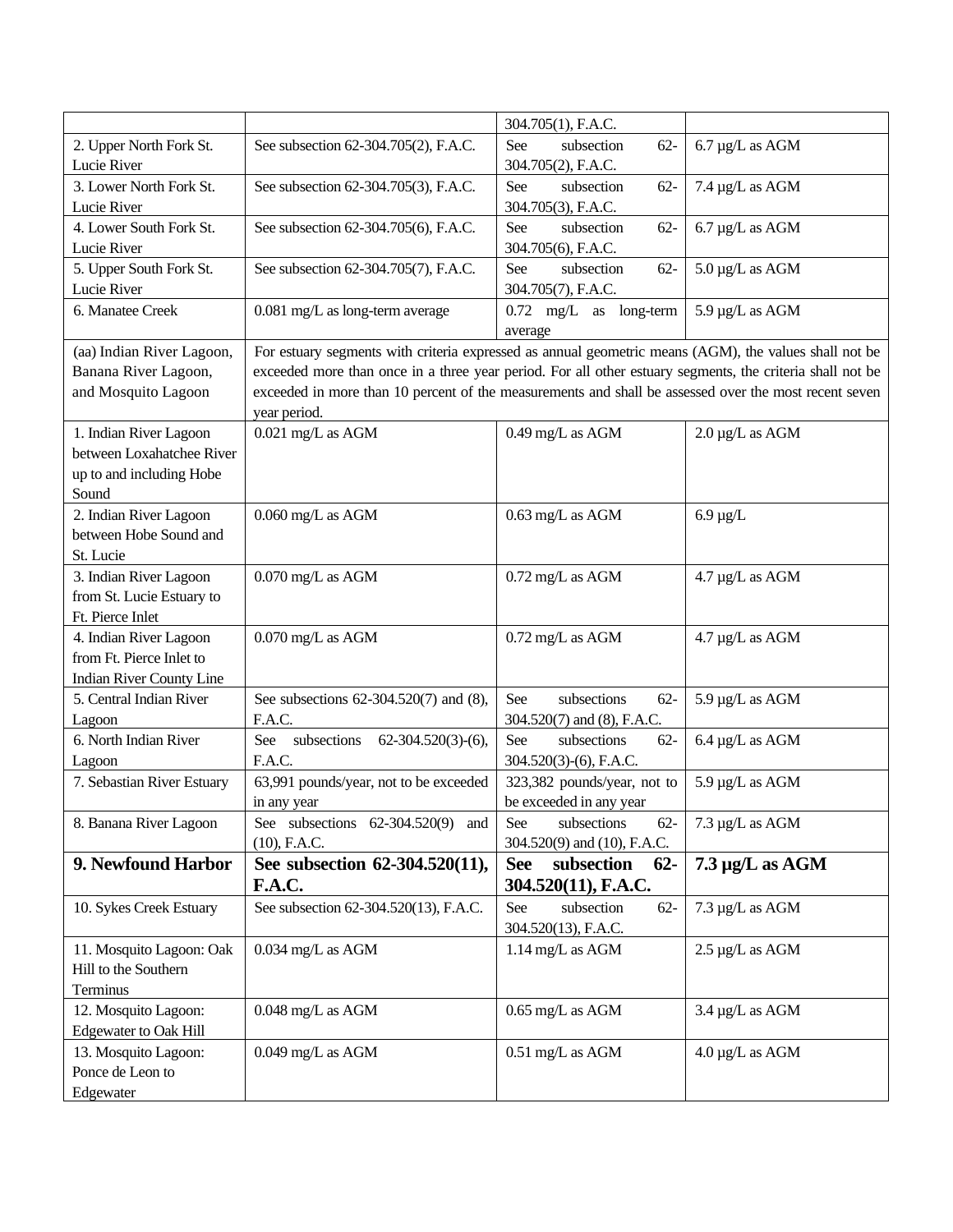| (bb) Lower St. Johns River<br>and Tributaries<br>(predominantly marine) | For estuary segments with criteria expressed as annual geometric means (AGM), the values shall not be<br>exceeded more than once in a three year period. For criteria expressed as the long-term average of annual<br>means, the long-term average shall be based on data from the most recent seven-year period and shall not<br>be exceeded. |                             |                               |
|-------------------------------------------------------------------------|------------------------------------------------------------------------------------------------------------------------------------------------------------------------------------------------------------------------------------------------------------------------------------------------------------------------------------------------|-----------------------------|-------------------------------|
| Lower St. Johns River and                                               | 722,834 kilograms/year                                                                                                                                                                                                                                                                                                                         | See<br>$62 -$<br>subsection | 5.4 µg/L as long-term average |
| Tributaries (predominantly                                              |                                                                                                                                                                                                                                                                                                                                                | 304.415(2), F.A.C.          | of annual means               |
| marine)                                                                 |                                                                                                                                                                                                                                                                                                                                                |                             |                               |
| (cc) St. Marys River                                                    | For estuary segments with criteria expressed as annual geometric means (AGM), the values shall not be<br>exceeded more than once in a three year period. For all other estuary segments, the criteria shall not be<br>exceeded in more than 10 percent of the measurements and shall be assessed over the most recent seven<br>year period.    |                             |                               |
| 1. Lower St. Marys River                                                | $0.181 \text{ mg/L}$                                                                                                                                                                                                                                                                                                                           | $0.77 \text{ mg/L}$ as AGM  | $12.9 \mu g/L$                |
| 2. Middle St. Marys River                                               | $0.113$ mg/L as AGM                                                                                                                                                                                                                                                                                                                            | 1.12 mg/L as AGM            | $8.0 \,\mu g/L$               |
| 3. Upper St. Marys River                                                | $0.093$ mg/L as AGM                                                                                                                                                                                                                                                                                                                            | 1.35 mg/L as AGM            | $3.0 \mu g/L$ as AGM          |

(2) Criteria for chlorophyll *a* in open ocean coastal waters, derived from satellite remote sensing techniques, are provided in the table below. In each coastal segment specified in the Map of Florida Coastal Segments, dated May 13, 2013 [\(http://www.flrules.org/Gateway/reference.asp?No=Ref-03017\)](http://www.flrules.org/Gateway/reference.asp?No=Ref-03017), which is incorporated by reference herein, the Annual Geometric Mean remotely sensed chlorophyll *a* value, calculated excluding *Karenia brevis* blooms (≥50,000 cells/L), shall not be exceeded more than once in a three year period. The annual geometric means provided in the table below are based on measurements using the SeaWiFS satellite. Achievement of these criteria shall be assessed only by using satellite remote sensing data that are processed in a manner consistent with the derivation of the criteria. Data selection and preparation shall be consistent with the process described in Section 1.4.3 and Section 1.4.4, pages 14 through 17, in the report titled "Technical Support Document for U.S. EPA's Proposed Rule for Numeric Nutrient Criteria for Florida's Estuaries, Coastal Waters, and South Florida Inland Flowing Waters, Volume 2: Coastal Waters," U.S. Environmental Protection Agency, November 30, 2012 [\(http://www.flrules.org/Gateway/reference.asp?No=Ref-03018\)](http://www.flrules.org/Gateway/reference.asp?No=Ref-03018), the specified pages of which are incorporated by reference herein. If MODIS or MERIS satellite data are used, the data shall be normalized using the standardization factors provided in the table below, consistent with the process described in Section 1.6.3, pages 26 through 33 [\(http://www.flrules.org/Gateway/reference.asp?No=Ref-03019\)](http://www.flrules.org/Gateway/reference.asp?No=Ref-03019), in the above referenced EPA document, the specified pages of which are incorporated herein. A copy of the Map of Florida Coastal Segments and the referenced pages from EPA's document above are available by writing to the Florida Department of Environmental Protection, Water Quality Standards Program, 2600 Blair Stone Road, MS #6511, Tallahassee, FL 32399-2400.

| <b>Coastal Segment</b> | <b>Annual Geometric Mean Remotely</b><br>Sensed Chlorophyll a | <b>MODIS Standardization Factor</b> | <b>MERIS Standardization Factor</b> |
|------------------------|---------------------------------------------------------------|-------------------------------------|-------------------------------------|
|                        | 2.45                                                          | 0.54                                | $-0.71$                             |
| $\overline{c}$         | 2.65                                                          | 0.99                                | $-0.07$                             |
| 3                      | 1.48                                                          | 0.41                                | $-0.22$                             |
| 4                      | 1.20                                                          | 0.26                                | $-0.30$                             |
| 5                      | 1.09                                                          | 0.15                                | $-0.28$                             |
| 6                      | 1.07                                                          | 0.29                                | $-0.01$                             |
| $\overline{7}$         | 1.17                                                          | 0.33                                | $-0.02$                             |
| 8                      | 1.27                                                          | 0.38                                | $-0.05$                             |
| 9                      | 1.09                                                          | 0.20                                | $-0.07$                             |
| 10                     | 1.13                                                          | 0.41                                | $-0.07$                             |
| 11                     | 1.14                                                          | 0.31                                | $-0.05$                             |
| 12                     | 1.21                                                          | 0.41                                | $-0.05$                             |
| 13                     | 1.53                                                          | 0.50                                | $-0.13$                             |
| 14                     | 1.80                                                          | 0.69                                | 0.01                                |
| 15                     | 2.80                                                          | 0.68                                | 0.58                                |
| 16                     | 2.49                                                          | $-0.14$                             | 0.27                                |
| 17                     | 3.57                                                          | 0.08                                | 1.41                                |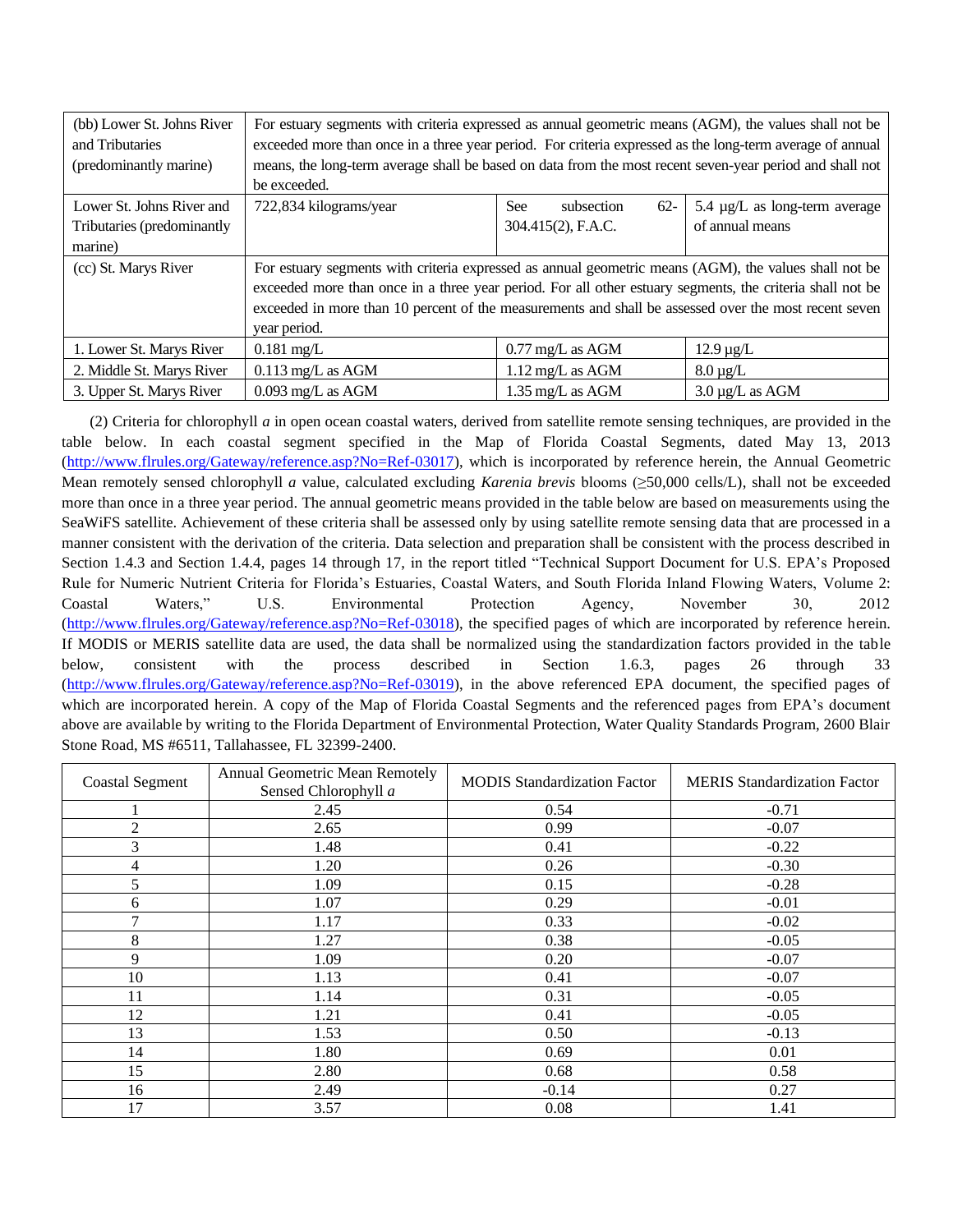| 18              | 5.62              | 0.50    | 0.03     |
|-----------------|-------------------|---------|----------|
| 19              | 4.90              | 0.50    | 0.31     |
| $20\,$          | 4.33              | $-0.02$ | $-0.69$  |
| 21              | 4.06              | $-0.63$ | $-1.09$  |
| $\overline{22}$ | 4.54              | $-0.46$ | $-0.17$  |
| 23              | 3.40              | $-1.21$ | $-0.67$  |
| $\overline{24}$ | 3.41              | $-2.37$ | 0.01     |
| $\overline{25}$ | 3.11              | $-2.84$ | 0.05     |
| $\overline{26}$ | 3.00              | $-4.16$ | $-0.36$  |
| $\overline{27}$ | $\overline{3.05}$ | $-1.77$ | $-0.81$  |
| $\overline{28}$ | 3.41              | $-2.13$ | $-0.61$  |
| $\overline{29}$ | 4.55              | $-0.83$ | $-0.74$  |
| 30              | 4.32              | $-0.74$ | $-0.04$  |
| 31              | 3.77              | $-0.29$ | $-0.90$  |
| $\overline{32}$ | 4.30              | 0.17    | $-0.47$  |
| 33              | 5.98              | 0.10    | $0.80\,$ |
| 34              | 4.63              | $-0.77$ | $-0.32$  |
| $\overline{35}$ | 4.14              | 0.42    | $-0.83$  |
| 37              | 1.01              | 0.39    | 0.59     |
| $\overline{38}$ | 0.26              | $-0.04$ | $-0.03$  |
| 39              | 0.27              | $-0.02$ | 0.00     |
| $\overline{40}$ | 0.25              | $-0.03$ | $-0.01$  |
| 41              | 0.21              | $-0.06$ | $-0.01$  |
| 42              | 0.21              | $-0.03$ | 0.03     |
| 43              | 0.21              | $-0.02$ | 0.04     |
| 44              | 0.20              | $-0.02$ | 0.01     |
| 45              | 0.21              | $-0.04$ | 0.02     |
| 46              | 0.26              | $-0.05$ | $-0.01$  |
| 47              | 0.58              | $-0.10$ |          |
| 48              |                   |         | 0.03     |
|                 | 1.09              | 0.03    | 0.09     |
| 49              | 1.48              | 0.39    | 0.36     |
| 50              | 1.85              | 0.21    | 0.32     |
| $\overline{51}$ | 1.72              | 0.23    | 0.31     |
| 52              | 1.73              | 0.05    | 0.58     |
| 53              | 1.87              | 0.00    | 0.47     |
| $\overline{54}$ | 1.66              | $-0.13$ | 0.31     |
| 55              | 1.60              | 0.18    | 0.71     |
| 56              | 2.12              | 0.11    | 0.39     |
| 57              | 2.83              | 0.44    | 0.84     |
| 58              | 2.63              | 0.09    | 0.40     |
| $\overline{59}$ | 2.34              | 0.06    | 0.33     |
| 60              | 2.17              | 0.07    | 0.29     |
| 61              | 2.01              | $-0.20$ | $-0.06$  |
| 62              | 1.93              | 0.18    | $-0.11$  |
| 63              | 1.90              | $-0.69$ | $-0.20$  |
| 64              | 2.13              | $-0.79$ | $-0.20$  |
| 65              | 1.96              | $-0.72$ | $-0.13$  |
| 66              | 1.95              | $-0.85$ | $-0.40$  |
| 67              | 2.06              | $-0.33$ | $-0.53$  |
| 68              | 2.51              | $-0.47$ | $-0.08$  |
| 69              | 2.86              | $-0.60$ | $-0.22$  |
| 70              | 2.88              | $-1.39$ | $-0.32$  |
| 71              | 3.62              | $-2.00$ | $-0.38$  |